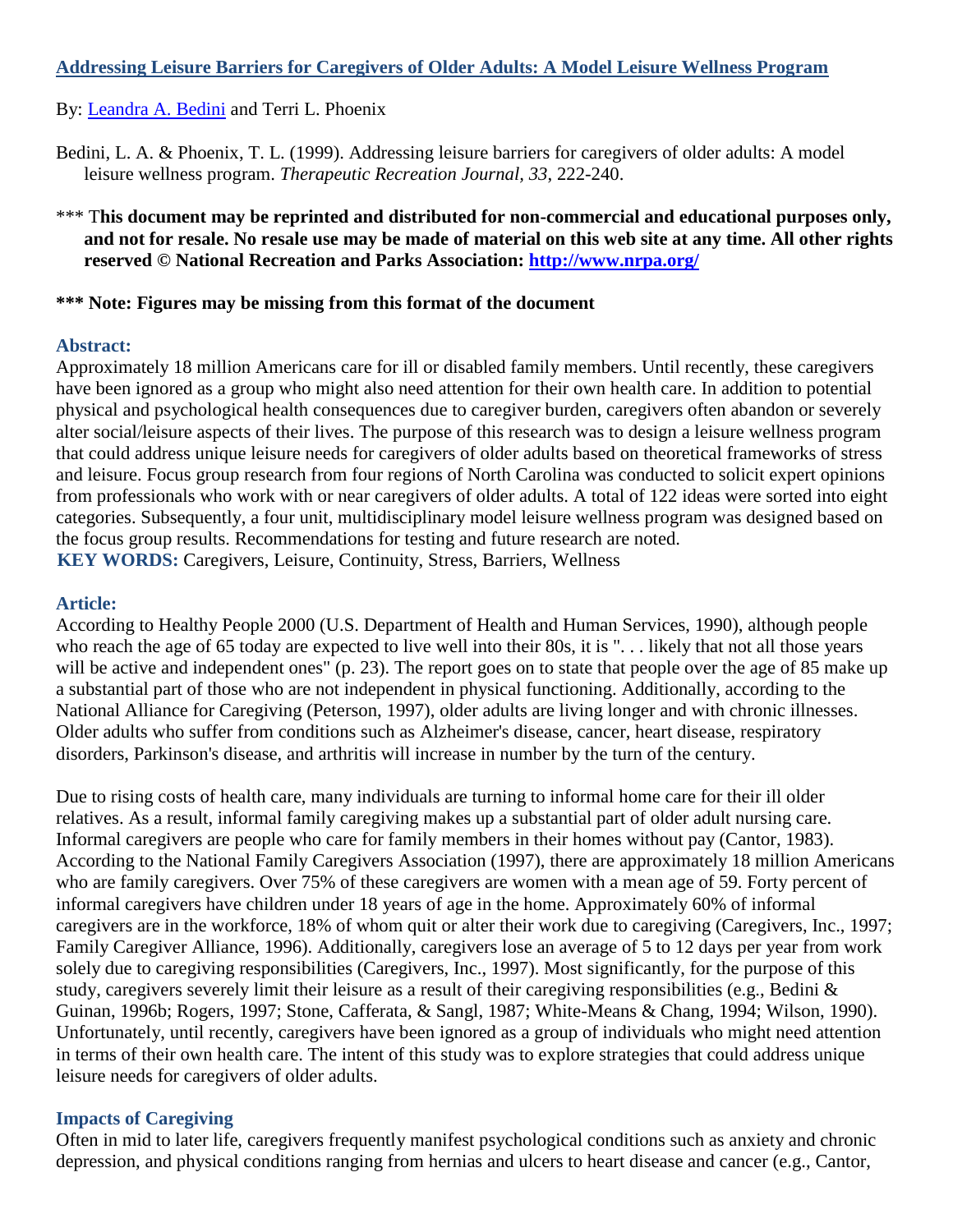1983; George & Gwyther, 1986; Reese, Gross, Smalley, & Messer, 1994; Skaff & Pearlin, 1992; Snyder & Keefe, 1985; Stone et al., 1987). In addition to potential physical and psychological manifestations, caregivers often abandon or severely alter social aspects of their lives. The Family Caregivers Alliance (1995) noted that 51% of caregivers reduced the amount of time spent on leisure -after becoming caregivers. Specifically, research shows that caregivers consistently compromised their participation in hobbies, church related activities, recreation activities, and fitness pursuits (e.g., Bedini & Guinan, 1996b; Pilisuk & Parks, 1988; Rogers, 1997; Stone, Cafferata, & Sangl, 1987; White-Means & Chang, 1994; Wilson, 1990). Specifically, many caregivers have identified caregiving as contributing to a decline in health, which they described as loss of (a) regular exercise, (b) time for oneself, (c) interest in all activities, (d) sex life, (e) opportunities to socialize with friends, (f) vacations, and (g) time for leisure pursuits (Bedini & Guinan, 1996b; Cantor, 1983; Snyder & Keefe, 1985; Thompson, Futterman, Gallagher-Thompson, Rose, & Lovett, 1993).

#### **Motivations for Devalued Leisure**

Many circumstances and motivations contribute to caregivers reducing and changing patterns in their lives. In addition to practical reasons identified for caregivers not pursuing leisure, such as decreased available time (e.g., Chenoweth & Spencer, 1986; Rosenthal, Sulman, & Marshall, 1993), increased in-home work load (e.g., Stoller, 1983), and financial limitations (e.g., Chenoweth & Spencer, 1986; White-Means & Chang, 1994), three attitudinal motivations stand out for changes in caregivers' leisure. First, according to Gilligan (1982), women are motivated in their relationships with others through the concept of ethic of care. Gilligan described ethic of care as the connection women experience with others who are significant in their lives. This ethic functions as a foundation for their identity and motivates feelings of care and compassion. Henderson and Allen (1991) suggested that the force of the caring ethic can be so strong that women will place the needs of others above their own, to the point of denying their own needs (including leisure). Searle and Jackson's (1985) research supports this notion. They found that family commitments ranked second among seven constraints or reasons why older women did not pursue leisure and recreation activities. Therefore, since the vast majority of caregivers are women, the ethic of care can be considered a potential contributor to the relinquishing of leisure among most caregivers.

Guilt and obligation are additional contributors to the reduction of leisure in women, particularly caregivers. Henderson, Stalnaker, and Taylor (1988) found that from a sample of 500 women aged 18 to 66, a sense of family obligations and expectations ranked high in obstacles for pursuing leisure. Schulz (1990) listed indebtedness, in particular, as one of the motivations for caregiving. He suggested that the attempt to allay feelings of guilt is manifested in the feeling that the caregiving provided is never enough. More specifically, Brody (1985) identified that 60% of the caregivers in her study noted that they felt guilty about not doing enough for their care-recipients. She illustrated that a sense of owing exists in children of older adults with disabilities-to repay their parents for raising them. Brody (1985) proposed that there exists a ". . . disparity between standards and expectations on the one hand and the unavoidable realities on the other hand" (p. 26). The disparity, in turn, contributes to guilt. Brody also suggested that caregivers of older family relatives often experience and must suppress feelings of resentment and anger, which also contribute to the guilt. Feelings of "never being able to do enough" can redirect caregivers' pursuits from potential leisure and self-care activities to increased caregiving endeavors. In a study of spousal female caregivers, Rogers (1997) found that caregivers who were "consumed" by their caregiving role, experienced guilt as a "prominent theme" (p. 237) in their lives. Rogers noted that, "These participants regularly made personal sacrifices to avoid feeling guilty for not providing the best care possible" (p. 237). She noted that for these individuals, guilt prevented them from feeling entitled to leisure.

A third potential contributor for caregivers dropping leisure in priority could be related to the social perception that leisure is frivolous. Compton (1994) described that leisure has "not been recognized as a universal human need in the literature" (p. 13). Henderson, Bialeschki, Shaw, and Freysinger (1996) stated that "society tends to devalue leisure and think of it as a 'frill,' a reward for hard work, or even a waste of time" (p. 116). According to Henderson and Allen (1991), this is particularly true for women. They explained that, "... because many women are never free from obligations and gender roles; "unobligated time' does not exist" (p. 102). Caregivers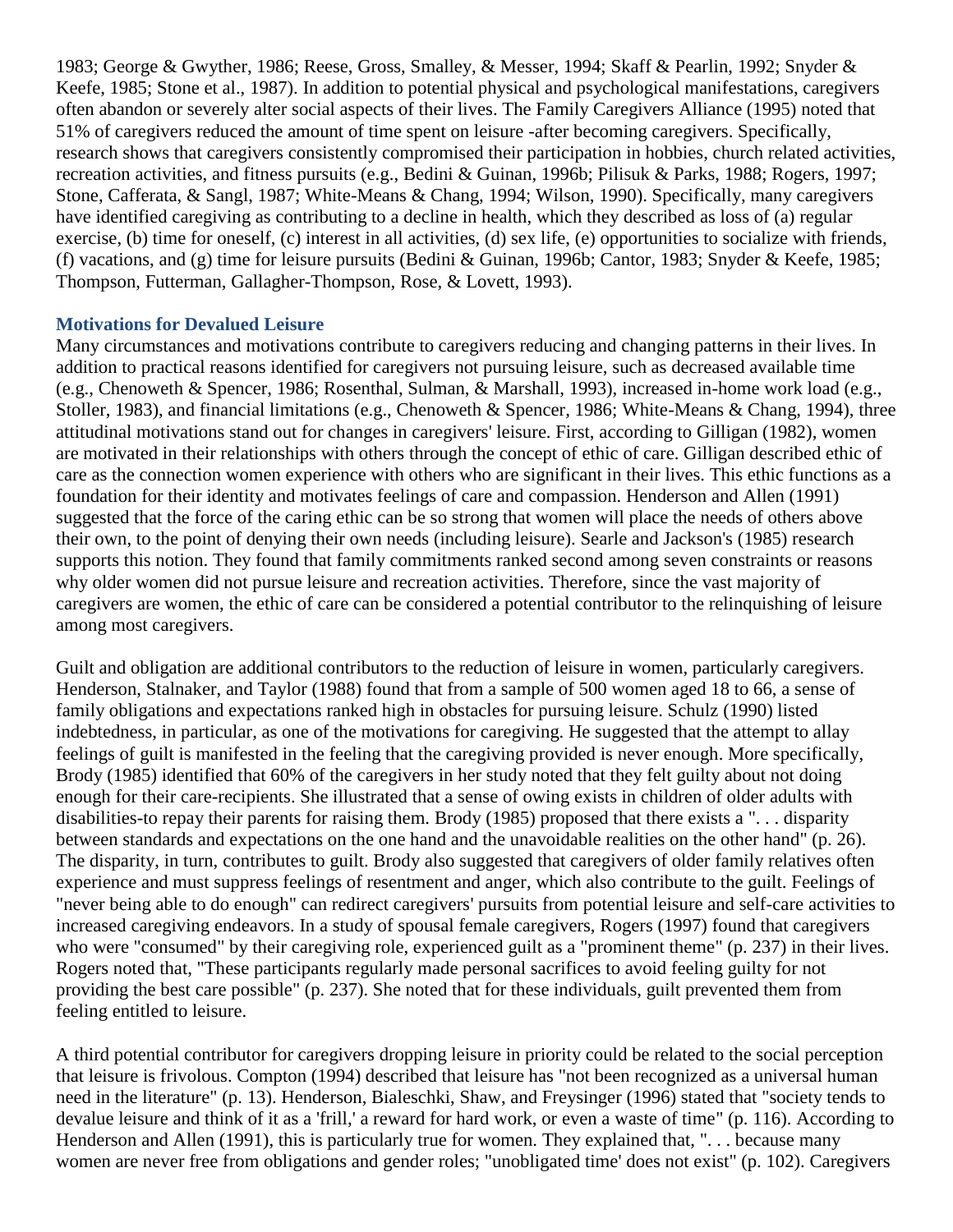tend to disregard the importance and benefits of leisure, especially when family responsibilities are involved. Ignorance of the benefits of leisure can lead to devalued leisure. As a result, omitting leisure from one's life is likely to increase social isolation and stress, and reduce physical and mental well-being (e.g., White-Means & Chang, 1994).

While leisure services have the potential to facilitate the maintenance of physical and mental health in all people, interventions are needed that can address the unique leisure needs of caregivers of older adults. Little attention has been given to the development of conceptual models of practice, however. Chwalisz and Kisler (1995) called for more theoretically and empirically sound models to direct interventions designed for caregivers. Therefore, the purpose of this research was to explore strategies and design a program model that could address unique leisure needs of caregivers of older adults based on existing literature and the results from focus group research. Specifically, a leisure wellness program will be discussed that focuses on overcoming the caregivers' barriers to accessing their leisure and recreation while aiding them in maintaining their mental and physical well being.

## **Conceptual Frameworks**

Two primary conceptual frameworks provided the underpinnings for this study. Coleman and Iso-Ahola's (1993) model of leisure as a buffer to stress and Atchley's Continuity Theory (1989) were combined to support the benefits of leisure for individuals who are caregivers of older adults.

#### **Leisure as a Stress Buffer**

Stress Outcomes. The first conceptual underpinning for this study addresses the theoretical relationship between leisure and health. Stress has been identified as a major contributor to reduced and negative health conditions (e.g., Chwalisz & Kisler, 1995). For example, in a study of rural older adults, Johnson, Waldo, and Johnson (1993) found that high reported stress correlated strongly with reduced perceived health.

Substantial research also exists that illustrates the negative effects of stress for caregivers of older adults specifically. Studies demonstrate how stress can negatively affect the health and well-being of adult children (e.g., Chiriboga, Weiler, & Neilsen, 1990) and spouses (e.g., Chwalisz & Kisler, 1995) who are caregivers. Many physical and mental consequences of caregiver stress and burden have been identified including depression, anxiety, anger, fatigue, hypertension, and heart disease (e.g., Pilisuk & Parks, 1988; Schulz, 1990). Additionally, Morgan and March (1992) noted that often friends and social relations withdraw from caregivers and care-recipients due to the latter's illness, thus socially isolating both the caregiver and care-recipient. Being cut off from familiar social patterns and interactions in turn results in substantial/additional stress for the caregivers. Subsequently, caregiver stress can increase as a result of reduced leisure and social interaction (White-Means & Chang, 1994).

*Stress Buffer Model.* Irvin and Acton (1996) noted the value of self-care in the reduction of the negative effects associated with stress. Research also has connected leisure and recreation, which can be considered a form of self-care, with health and wellness (e.g., Caltabiano, 1994; White-Means & Chang, 1994). Coleman and Iso-Ahola (1993) developed a conceptual model which proposed that leisure and recreation participation can act as a buffer to stress. They suggested that participation in leisure activities can help provide individuals who experience stress (e.g., caregivers) with the resources needed to resist or cope with stress before it results in negative health consequences. Their model identified leisure-generated social support and leisure-- generated self-determination as the two factors which specifically serve to buffer the stress of negative life situations. The first factor, leisure-generated social support, entails the companionships and friendships that are initiated, developed, and maintained through leisure participation. The perceived social support of such friendships helps people cope with life stress. The second factor, leisure-generated self-determination, is the sense that one is able to influence outcomes or affect change in a leisure situation and subsequently, in other areas of life as well. People who believe that they are the source of what happens to them, as opposed to believing they are at the mercy of their environments, are more likely to resist stress-induced illnesses (Coleman & Iso-Ahola, 1993).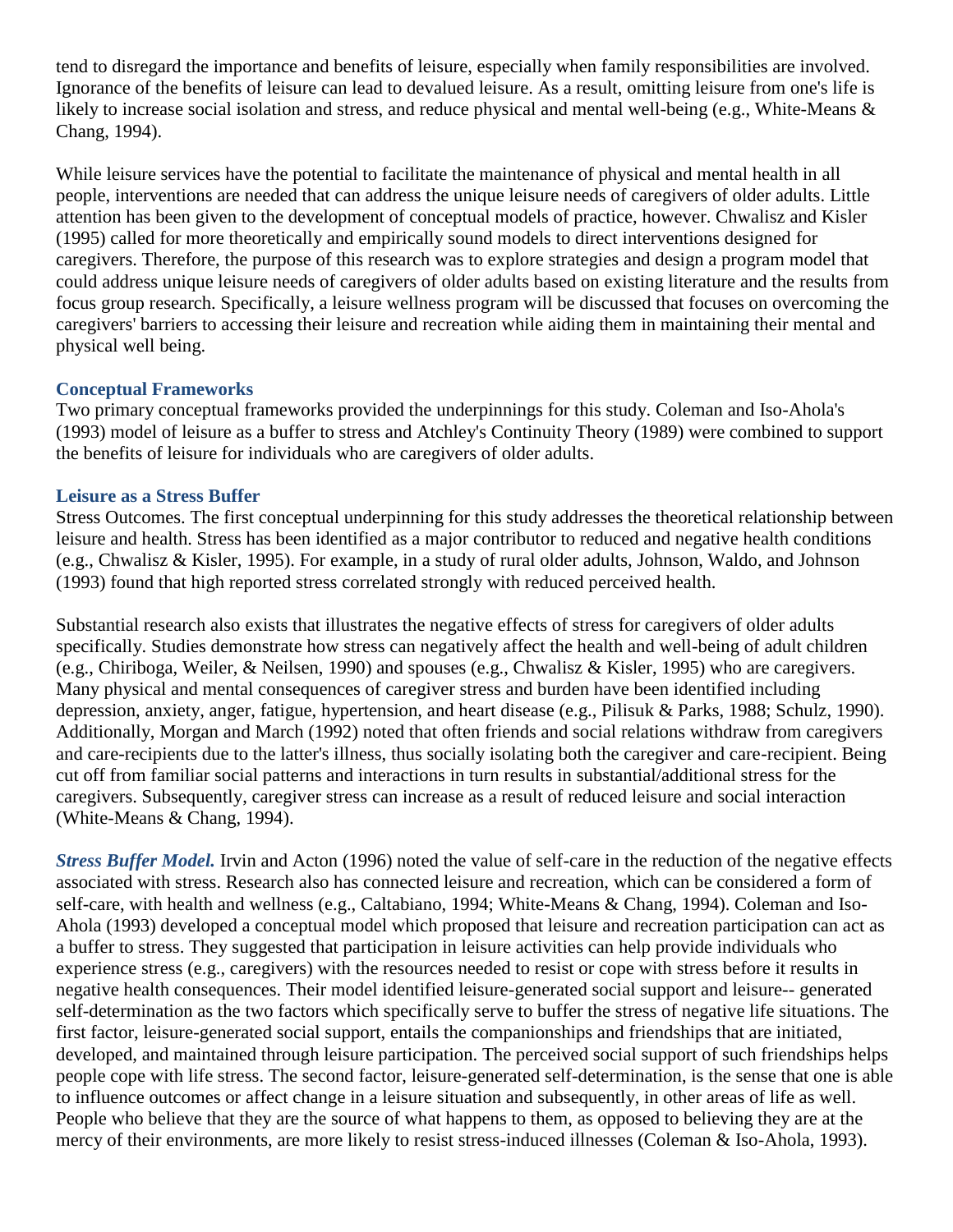These two leisure elements can serve as a buffer against stress thus protecting existing mental and physical health. Without a buffer, a cyclical relationship exists among negative life events, increased stress, and negative physical and mental health. This model has special significance for caregivers of older adults who are likely to take on this cyclical relationship and experience the consequences in through endangering their physical and mental health. (See Figure 1 for details.)

## **Continuity Theory and Caregiving**

Atchley's (1989) theory of continuity served as the second conceptual framework for this study. This theory suggests that as individuals age, they make "adaptive choices" to maintain their "internal and external structures" through life. By attempting to maintain these internal and external structures, individuals prefer to utilize strategies and approaches that are familiar and that have been successful in the past. As individuals age, there are many changes that occur in both their environment and their bodies, but these changes are perceived and interpreted in the context of self, identity, and perceived past. The changes they experience in aging are connected to their personal histories. The adaptations they choose are also based on the individual's perceived past, individual preferences, and social approval. Therefore, continuity refers to consistency of patterns over time rather than sameness or lack of change and is influenced by both personal and societal factors.

According to Atchley, internal structures of continuity are essential in one's ability to change with the aging process. Internal continuity is how an individual connects her or his past with the new, evolving self. It centers on concepts of self and identity, and is important in daily decision-making and subsequently, one's sense of competence. Internal continuity is also directly connected with self-concept and one's ability to meet needs in life. Internal continuity is essential in maintaining a sense of ego integrity, positive self-esteem, and selfidentity, thus contributing to mental health.

Atchley's description of external structures of continuity addressed environmental patterns and behaviors. External continuity refers to physical and social environments, role relationships, and activities of individuals. Social support and long-standing behavior patterns of individuals are examples of external continuity; people use familiar skills and experiences to do familiar things. External continuity helps individuals cope with the physical and mental changes and adaptations necessary in the aging process.

Atchley proposed that aging can progress in three forms: "normal," "anomalous," or "pathological." Individuals who progress through normal aging experience expected life patterns and are able to maintain both internal (e.g., self-concept) and external continuity (e.g., social networks, income). Atchley defined anomalous aging as when an individual's particular aging patterns differ from the "norm" but she or he is still able to maintain both internal and external continuity. Pathological aging occurs when individuals experience some life circumstance (i.e., illness, disability, or poverty) which prevents them from maintaining internal or external continuity (see Table 1).

Caregivers' aging could be considered pathological, or anomalous depending on several perspectives. Kelly and Kelly (1994), as well as Kahana, Kahana, Johnson, Hammond, and Kercher (1995), noted that family responsibilities during the life course are typically comprised of predictable role sequences including marriage and raising children. They suggested that normative timing occurs when events in one's life course follow a predictable sequence and duration. According to these authors, responsibilities and roles such as caregiving, which are often sudden, later in life, and of indeterminate duration, demonstrate "non-normative" timing. It is the "off time" events (those that are unpredictable) that can cause stress for the caregivers. Due to the sudden and unpredictable nature of the caring responsibilities and its associated stress, caregivers of older adults could be said to experience anomalous aging if they remain able to maintain both internal and external continuity. For example, if a woman becomes a caregiver for her aging parent yet remains able to balance her concept of herself as a responsible, loving daughter (internal continuity) with her regular recreation activities, job, and time spent with friends (external continuity), she could be said to experience an anomalous aging pattern.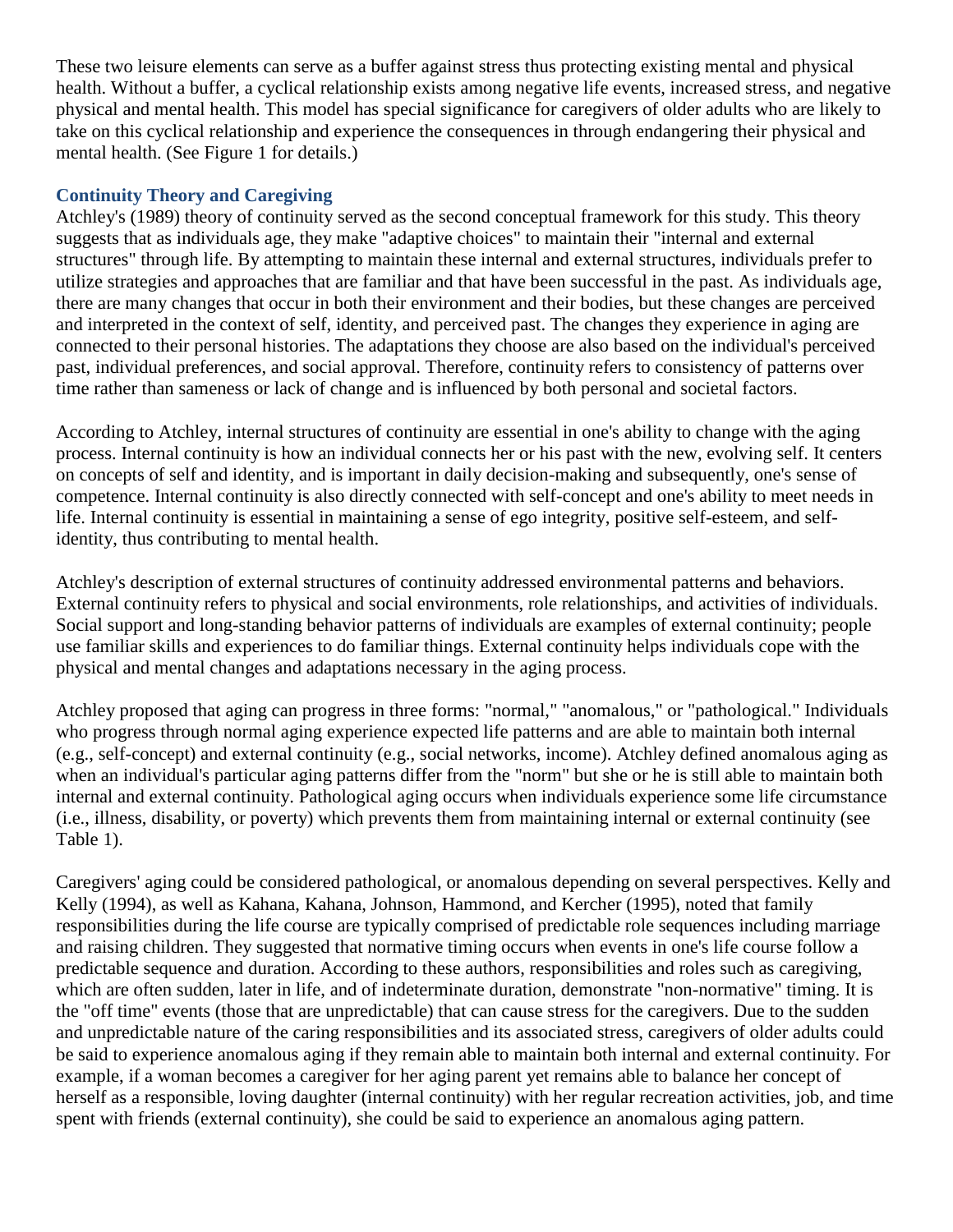Caregivers' aging could be considered pathological aging if, as a result of the stress of their caregiving duties, they become unable to maintain both internal and external continuity. For example, if a caregiver was able to maintain internal continuity (concept of self as good daughter) but not external continuity (housing, recreation, transportation, income, or social networks), she would be exhibiting pathological aging. As noted above, many caregivers succumb to psychological and physical health conditions, have to alter or quit work, or cannot always meet their needs for recreation and social relationships.

## **Methods**

This study employed focus group research procedures with professionals who served caregivers of older adults. Understanding the conceptual foundations of stress and aging, as well as the perceived constraints to pursuing leisure identified by the caregivers themselves (Bedini & Guinan, 1996a), the researchers found it logical to consult with individuals who currently, or have the ability to, provide leisure and recreation opportunities to this population. Professionals in human services and health care were chosen for focus groups to solicit suggestions and possible solutions regarding how community professionals can address barriers to leisure as identified by caregivers. As noted, these specific barriers were determined from recent research with caregivers conducted by Bedini and Guinan (1996a, 1996b). Their research gathered and analyzed data from in-depth interviews collected from 16 women who were informal family caregivers of older adults in 1995-- 1996. Through constant comparison and analytic inductive techniques, the researchers determined that these women felt little entitlement to leisure but greatly missed its presence, as well as what it stood for (e.g., spontaneity, freedom, relaxation) in their lives. The interview respondents identified several barriers to their leisure pursuits; however, they strongly concurred that their sense of responsibility to their care-recipients was the primary reason they often chose not to pursue and/or participate in recreation or leisure programs. In addition to these interviews, related literature that addressed caregivers' barriers to leisure and recreation was analyzed.

The results from these interviews, as well as the literature review, served as the foundation for designing specific questions asked of the professionals in this study. Focus group participants worked in arenas that did or could potentially provide recreation and leisure programs to informal family caregivers of older adults, such as community recreation programs, adult day care centers, social work, and community and home health care. These individuals were convened in four separate focus groups to address how professionals in recreation and related fields could overcome the barriers to recreation and leisure pursuits identified by informal family caregivers of older adults.

The focus group is "a carefully planned discussion designed to obtain perceptions on a defined area of interest in a permissive, non-- threatening environment" (Krueger, 1994, p. 6). Focus groups were chosen as an appropriate method for this study because they solicited expert opinions from a diverse group of professionals who worked with or near caregivers of older adults.

For this study, tour groups comprised of five to nine professionals each were convened in four different regions of North Carolina (Mountain, Triad, Triangle, Coastal). Each group discussed the same set of questions dealing with barriers to caregiving and strategies for overcoming these barriers.

A semi-structured interview guide for the focus groups consisted of four sections: (a) background of the study being conducted, (b) profile of caregivers and their needs, (c) potential barriers to service provision to caregivers of older adults, and (d) questions and probes addressing how to develop strategies to overcome the identified barriers. The background section discussed previous research and literature, and explained the purpose of the focus groups to the participants. The profile of caregivers was developed from literature and discussed demographic as well as leisure and social needs and issues of this population. The barriers to leisure presented were summarized from literature and research with caregivers themselves. The barriers included lack of time, guilt and extended feelings of responsibility toward the caregiver, inability to trust outside respite help, financial limitations, few recreation opportunities that were appropriate, and time constraints regarding when and how long activities were offered. The actual questions presented to the focus groups addressed how professionals can encourage caregivers of older adults to pursue their own leisure. Specifically, the respondents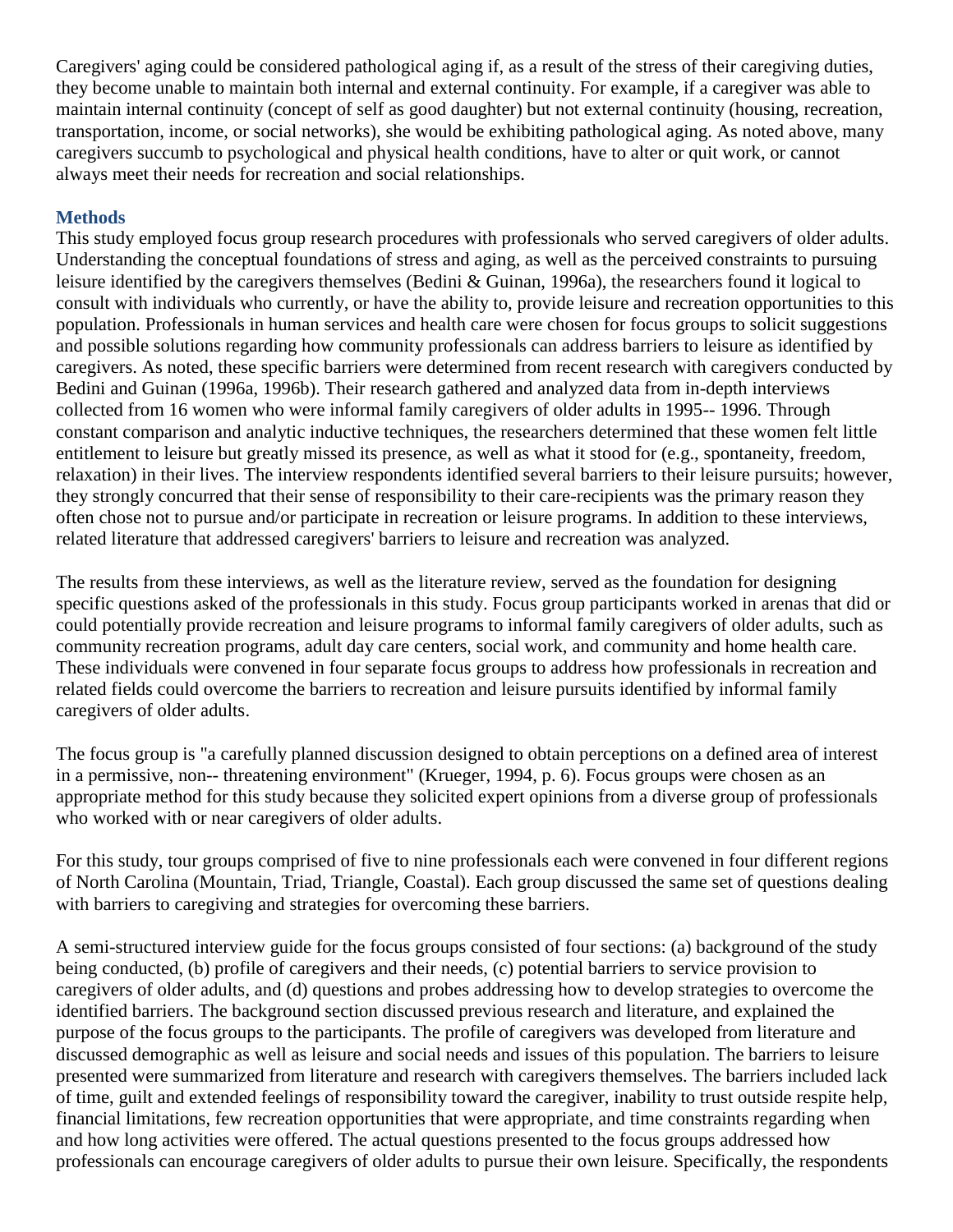were asked to consider the aforementioned barriers and issues, and to develop strategies for providing leisure opportunities that were "guilt free," psychologically safe for caregiver and care-recipient, and financially affordable. Overall, this guide was broad in nature and partially dependent on the direction of the dialogue within each group.

All group discussions were audio-taped and transcribed. Additionally, detailed notes were taken by one of the researchers and a diagram of the seating arrangement were used to aid in understanding who was speaking. Each group discussion lasted approximately 90 to 105 minutes. After transcriptions of the audio-tapes were completed, all ideas were listed, duplicates were removed, and the remaining individual ideas were grouped by function and intent. This list was then sent to each participant for review and comment.

### **Respondents**

The minimum recommended number of focus groups is three and the ideal size of a group is 7 to 10 individuals (Krueger, 1994). We employed four focus groups to increase the likelihood of participation from all regions of the state. We invited an average of 10-12 participants for each focus group. Two groups had only 5 participants, one group had 6, and one group had 9. A total of 25 professionals participated in the four focus groups. Participants were professionals identified by and obtained from parks and recreation departments ( $n = 13$ ), adult day care facilities ( $n = 7$ ), senior centers ( $n = 3$ ), public health offices ( $n = 1$ ), and a proposed caregiver retreat center  $(n = 1)$ . Seven of the participants were male and 18 were female. Twenty-three were European American[White and 2 were African-American/Black.

## **Data Analysis**

Krueger (1994) noted that a data analysis of focus groups is greatly dependent upon how the researchers design and collect the data. Per his suggestions, the researchers conducted several focus groups to estimate responses to questions and allow for modifications. During the focus groups, the researchers also listened for vague or inconsistent responses, which were then probed for clarity by the researchers. Field notes were taken by one of the researchers during the discussions to identify "key points.... notable quotes, and important observations" (Krueger, p. 147). Next, the researchers held a debriefing to compare initial reactions regarding important themes, unexpected findings, and the need for adjusting methods. Finally, after tapes were transcribed, the researchers conducted transcript based analysis in which the words, context, internal consistency, frequency of comments, intensity of comments, specificity of responses, and "big ideas" were analyzed (Krueger, 1994). Procedurally, the researchers read transcripts and field notes systematically. Then, we looked for emergent themes and coded categories accordingly.

#### **Results**

Each of the four focus groups generated a list of ideas about how to develop and structure programs to meet the unique leisure/recreation needs of caregivers of older adults. These ideas were summarized and after removing the duplicates, a total of 122 different ideas remained. These ideas were then sorted into eight categories based on the general nature of the program or service suggested. These categories were: (a) education/activity programs for caregivers, (b) respite programs, (c) provision of resource information, (d) support for caregivers, (e) education of others/ advocating for caregivers, (f) networking among community agencies, (g) financial ideas/assistance, and (h) timing of programs. Many of the ideas dealt with how to directly meet the leisure needs of caregivers of older adults (i.e.. direct provision of leisure programs for caregivers), whereas other ideas focused on how to address internal or external barriers to pursuing leisure (i.e., guilt, time management, provision of respite care).

#### **Education/Activity**

The education/activity category included ideas such as well-being workshops, time management classes, and legal and financial classes. The respondents noticed that since these programs would be of direct and obvious practical value to the caregivers, they may be more willing to attend. For example, a social worker from an enrichment center for older adults stated that a lot of older adults come to his fitness center because they believe exercise has practical benefit for them. He noted, "It is like the doctor has to tell them you know this is good for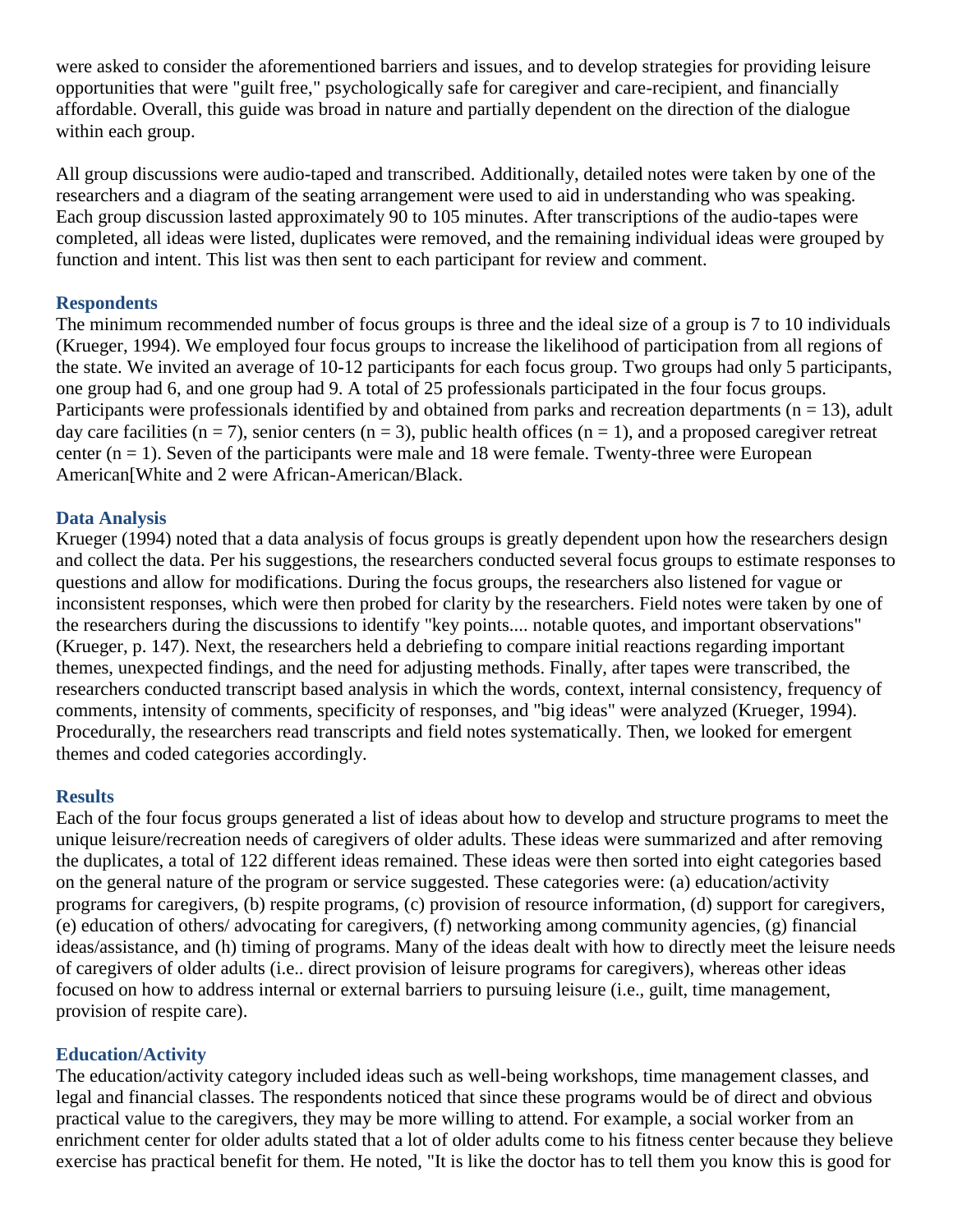you ... so then they go exercise, but not before then." Other specific ideas within this category were classes that would teach caregivers about leisure activities that they could do with their care-recipient. Research demonstrated that although caregivers compromise their own leisure needs, they are concerned about meeting the leisure needs of their care-recipients (e.g., Bedini & Guinan, 1996a). Therefore, classes of this nature might have merit in the eyes of the caregiver. Additional ideas within this category described programs aimed at educating participants about the benefits of physical fitness, leisure, and recreation as well as providing instructional and participatory programs (i.e., walking programs, aerobics, workout video libraries).

## **Respite Care**

The second category was respite care. Caregivers reported that lack of outside help was a principle external barrier to caregivers pursuing their leisure (Bedini & Guinan, 1996b). For caregivers to have the freedom and ability to meet their leisure needs, they must consider who will care for their care-recipient while they do so. Ideas to address this barrier included leisure consultants who would go into the home and provide leisure to the care-recipient, separate programs for caregivers and care-recipients held at the same facility, company sponsored day care, and bartering respite among a group of caregivers.

#### **Provision of Resources and Information**

Often there are agencies in a community that provide services needed by caregivers but of which the caregivers are unaware. This situation is especially true with regard to military families who move frequently and thus, are in the position of leaving a known community. One suggestion was to establish a telephone hot-line (i.e., "First call") or a written brochure that lists all agencies in the community which provide services that may be helpful to caregivers. Events, such as caregiver fairs and assistive technology fairs, could also provide a variety of information to caregivers regarding services that are available in the community.

#### **Social Support**

For the fourth category, focus group participants suggested that caregivers might be more likely to pursue their leisure and recreation if they had the support of other caregivers to encourage them to do so. It is important to structure these as opportunities for breaks rather than "therapy," however. Although support groups are helpful to some caregivers, several focus groups noted that when some caregivers had been involved in a support group for a certain period of time, they began to be looked upon as an expert. Caregivers who were new to the support group began to lean on these "old-timers" often resulting in the experts leaving because they did not want to provide care and assistance to anyone new in their life. They came for support but could not receive it because others expected them (or they expected themselves) to give it. A program coordinator of an adult care program cautioned:

I think caregivers need to recognize that they are going to reach a point where they are not going to be able to do it all and they need to develop social support systems to catch them when they fall ... to call on and say, 'listen I need to go to a movie,' 'I need to go out and have dinner.'

The focus groups recommended alternative support opportunities. Theme specific support groups, caregiver retreat centers, caregiver newsletters, and "drop in" spaces in the community (i.e., at a senior center or an adult day care center) were suggested as ways to provide support and time for bonding among caregivers yet avoid the "expert syndrome." Computers also provide ways to alleviate the social isolation experienced by caregivers of care-- recipients who are homebound through correspondence via e-mail and caregiver chat rooms. Though not all caregivers have access to computers in their homes, places such as local libraries often provide computer use for caregivers.

#### **Education/Advocacy**

The fifth category was educating people in the community (non-caregivers) and advocating on behalf of caregivers. Three out of the four focus groups noted that churches/synagogues were a potential source of support for caregivers but that they were (a) probably unaware of the fact that caregivers existed within their congregation and (b) unsure of how to provide support for those caregivers within their congregations.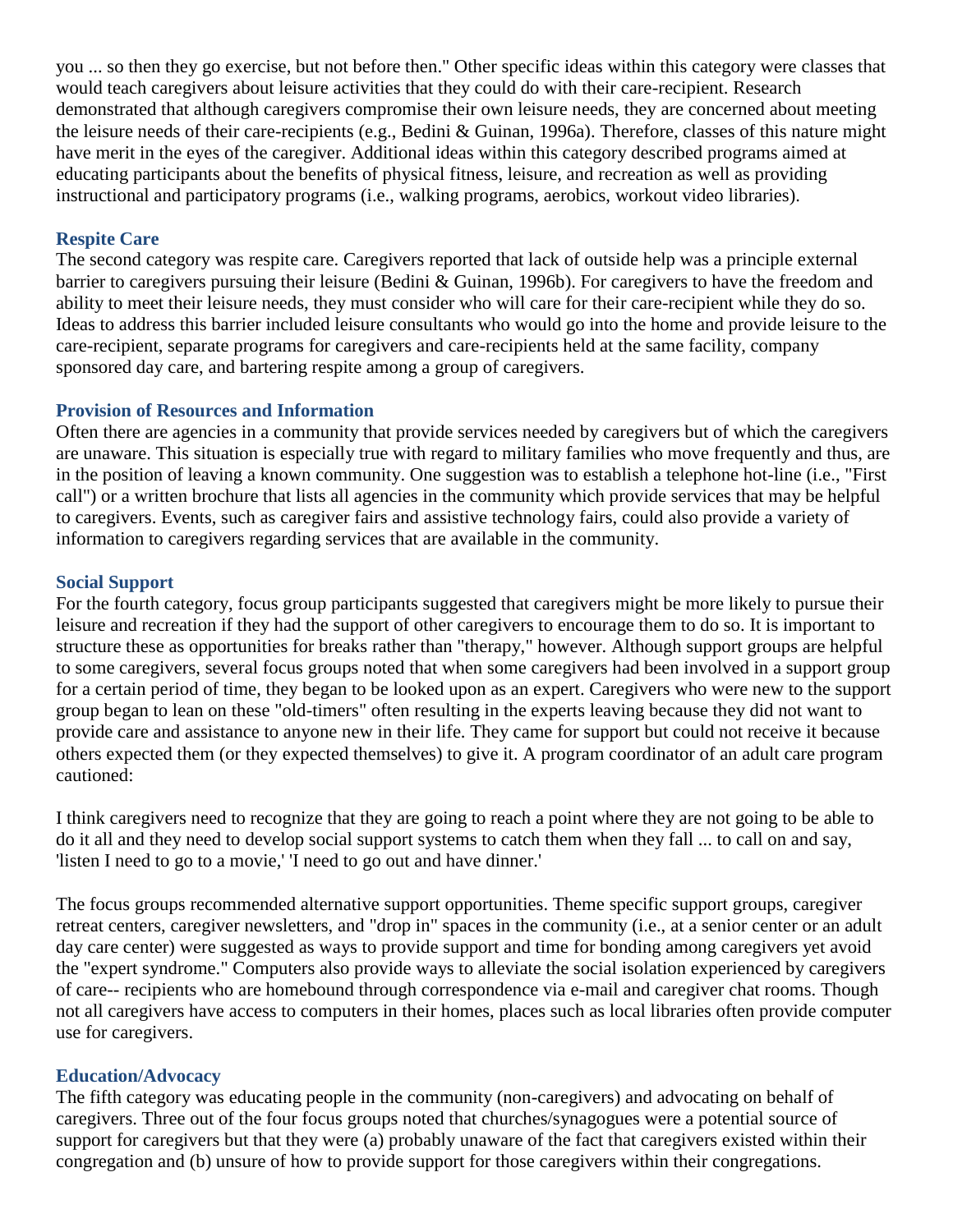Educating religious organizations about the needs of caregivers and how best to assist these individuals would ultimately benefit caregivers within their congregation. Educating human resource personnel in businesses and corporations also was seen as important since approximately one fifth of caregivers who work outside of the home alter or quit their jobs due to responsibilities associated with caregiving. Convincing doctors and other health care professionals to recommend leisure to their caregiving clients was seen as a way to legitimize the need for leisure in caregivers' lives. According to several respondents, health care professionals such as doctors have "clout" and caregivers could be relieved of some of the guilt about pursuing their own leisure if it were prescribed to them by their physicians and related health care professionals. For example, a social worker from an enrichment center for older adults stated that a lot of older adults come to his fitness center on the recommendation of the doctor. He noted, ". . . a medical doctor-- ... traditionally has been a person-if they say something, you do what they say."

#### **Agency Networking**

Networking among community agencies was a category highly emphasized in all four focus groups. Several respondents described cooperative programming for caregivers in which they were involved, such as a parks and recreation department working with the council on aging. Because of the varied types of services needed to enable caregivers to pursue their leisure (respite care, funding, timing, transportation, and emotional freedom), no single agency or program alone could meet all of the needs of caregivers. One suggestion to address this problem was the formation of a federation of agencies. Each agency would retain the its autonomy within the federation, but agencies would coordinate among themselves the types and timing of programs to be provided. This cooperative effort would address the myriad barriers typically presented to caregivers, thus allowing them to pursue their leisure. Another idea entailed the construction of adult day care centers adjacent to parks and recreation community centers. In this manner, both groups could serve caregivers but retain their autonomy and individual agency missions. Networking with community and nonprofit agencies such as Girl/Boy Scouts and YMCA/YWCAs was also suggested as an important and often overlooked way to offer programs. Often, professionals look to government agencies when seeking to provide human services, yet there are many nongovernmental agencies that can provide programs and services once the need is made known. Cooperation and coordination with the Council on Aging, the American Association of Retired Persons, and the United Way were other specific ideas within this category.

#### **Financial Assistance**

Caring for others places a financial stress on caregivers that poses a barrier to their pursuit of leisure. For example, the Community Alternative Program, which finances day care in the home, is funded by Medicaid and is overseen by the Department of Social Services. Similarly, North Carolina adult day care centers are trying to get Medicaid and Medicare to reimburse their services. The focus groups suggested that other agencies could join the effort to lobby government and private insurance programs to reimburse for this type of services, thus alleviating the financial burden to caregivers. Another idea was to query local and state governments about the possibility of caregiving for seniors being defined under "mental health." In this way, respite funding could be made available to caregivers of older adults like it is for people who care for care-recipients with developmental disabilities. Agencies also could pursue foundation, government, and community grants to fund programs that address the needs of caregivers. A very direct and practical way to financially assist caregivers in pursuing their leisure could be the solicitation of "two for one" coupons from community restaurants, museums, and movie theaters. This strategy would allow caregivers to pursue community leisure activities with their care-recipients yet mitigate the related financial strain.

## **Programs/Activities**

In many communities, existing adult day care centers, senior centers, and recreation centers can be utilized by caregivers to allow them to pursue their leisure and recreation. A problem that was consistently identified, however, is that these agencies typically are not open in the evenings or on weekends. The need for leisure programs and respite services during evening hours and weekends was expressed by many of the focus group participants. Another observation within this category was that it is better to offer scheduled recreation programs less frequently but for longer periods of time. A great deal of time is needed to prepare and transport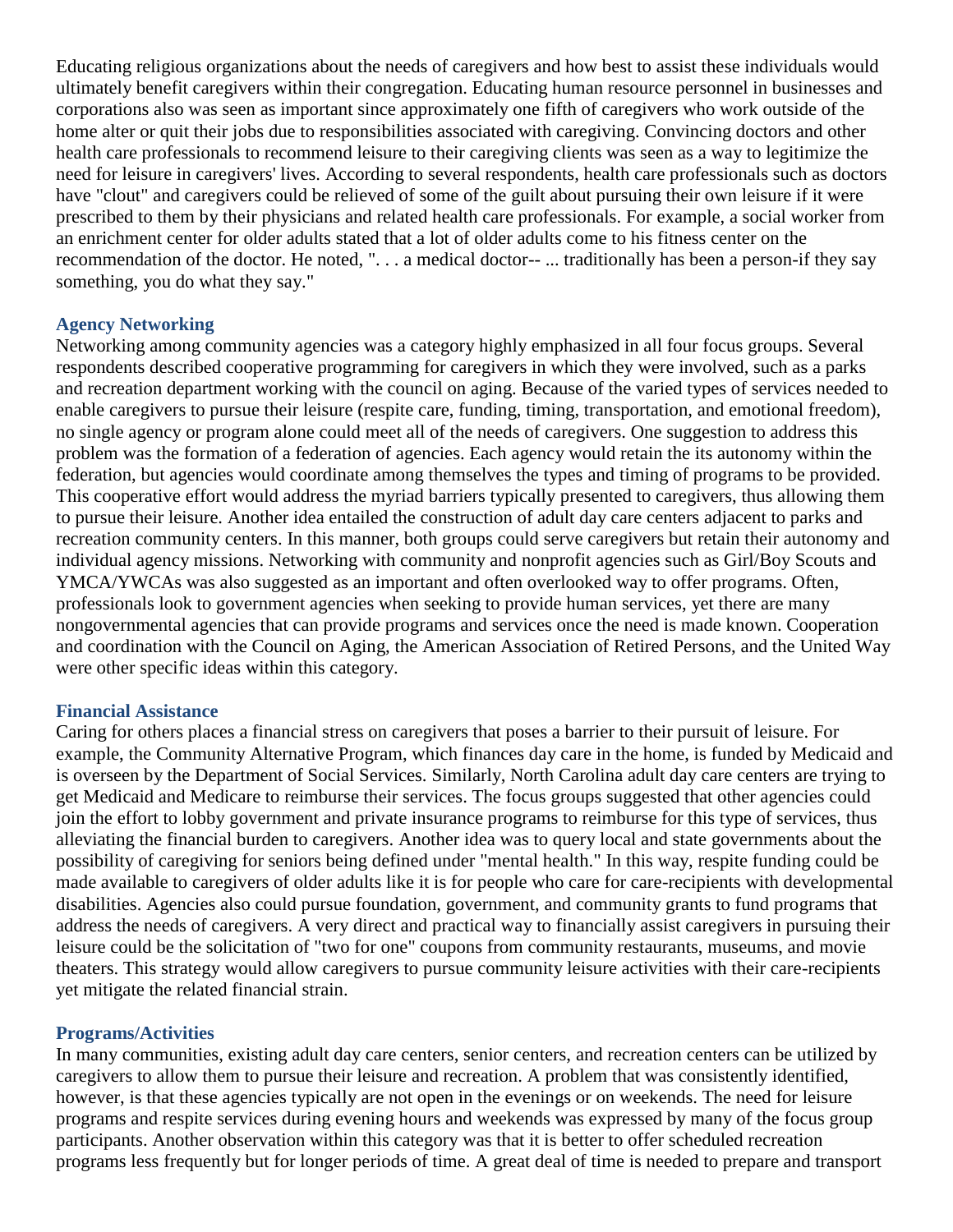care-recipients to their respite caregivers (formal or informal) and a class that meets every evening for only one hour is probably not going to be attended given all that would be entailed. If, however, the same class were offered once a week for a three hour block of time, it would be worth caregivers' efforts to arrange care for their care-recipient and therefore, it would be more likely that they would attend.

### **Leisure Wellness Program Model**

In a meta-analysis of interventions to relieve caregiver stress, Knight, Lutzky, and Macofsky-Urban (1993) identified several weakness in interventions between 1980 and 1990. They noted, in particular, insufficient use of theory as the foundation to guide the development of interventions. The conceptual/ theoretical frameworks of Coleman and Iso-Ahola's model of leisure as a buffer to stress, and Atchley's continuity theory were used not only as the concepts that guided the focus group research, but also in consideration of the actual development of the proposed model. Based on the results of the focus group research, it is clear that caregivers of older adults are a population of individuals who are unique in two ways: (a) because of the stress they experience due to their caregiving, they are likely to experience health consequences due to stress; and (b) they resist leisure participation due to ethic of care, feelings of guilt, and sense of responsibility to their care-recipient. This resistance becomes a leisure constraint that inhibits their ability to access leisure, hobbies, fitness, and social contacts; in turn, it potentially leads to reduced physical and mental health and well-being (see Figure 2).

As Coleman and Iso-Ahola's (1993) model suggested, leisure participation can serve as a buffer to stress, thus reinforcing the ability to resist or cope with stress. The model presented in Figure 3 addresses the identified leisure barrier common to caregivers (their resistance to participating in leisure/social activities), By addressing caregivers' resistance to leisure, the proposed Leisure Wellness Program model facilitates their ability to cope with the burden of caregiving, thus buffeting stress and contributing to the maintenance of physical and mental well-being. Additionally, the model is structured so that internal continuity (that they are responsible caregivers) is maintained by the caregivers (see Figure 3).

## **"How to be A Better Caregiver:" A Leisure Wellness Program**

While the individual program ideas generated by the focus group research could be used separately, a model that incorporates these ideas collectively and addresses specific caregiver issues regarding accessing leisure may be useful. With this in mind, the authors conceptualized the model leisure wellness training program entitled, "How to be a Better Caregiver." The premises of the stress buffer model as well as continuity theory, ideas and concepts from the focus group research, and previous literature were used in the development and design of this model program. As noted, focus group participants confirmed that caregivers expressed a desire for leisure; however, even if presented with time, money, or respite, they often resisted pursuing their own leisure due to feelings of guilt, responsibility, or ethic of care. A coordinator of community recreation services noted, "I still think leisure ... is going to help a lot, but we still need a hook." The focus group respondents suggested the importance of accepting the resistance of the caregivers and understanding the strength of their reasoning. Acknowledging these perspectives of the caregivers coupled with the suggestions from the focus groups provided the framework for incorporating the needed leisure awareness, education, and resource identification into a program that would meet caregivers' perceived need-that of being a better caregiver. The focus group respondents emphasized that if caregivers saw a program that would help them to care better for their care-recipient, they would attend. This finding is consistent with Atchley's proposal for the need for internal consistency.

This multidisciplinary program is composed of four separate units structured to be taught by a variety of professionals including physicians, social workers, massage therapists, therapeutic recreation specialists, and other related health professionals. The units are designed to first address practical barriers; then conceptual barriers; then to create support; and finally, to develop knowledge and skills to independently pursue satisfying leisure. The four corresponding units are: "resources," "mental and physical wellness "managing stress," and "leisure education." Figure 4 illustrates the content of each of the units.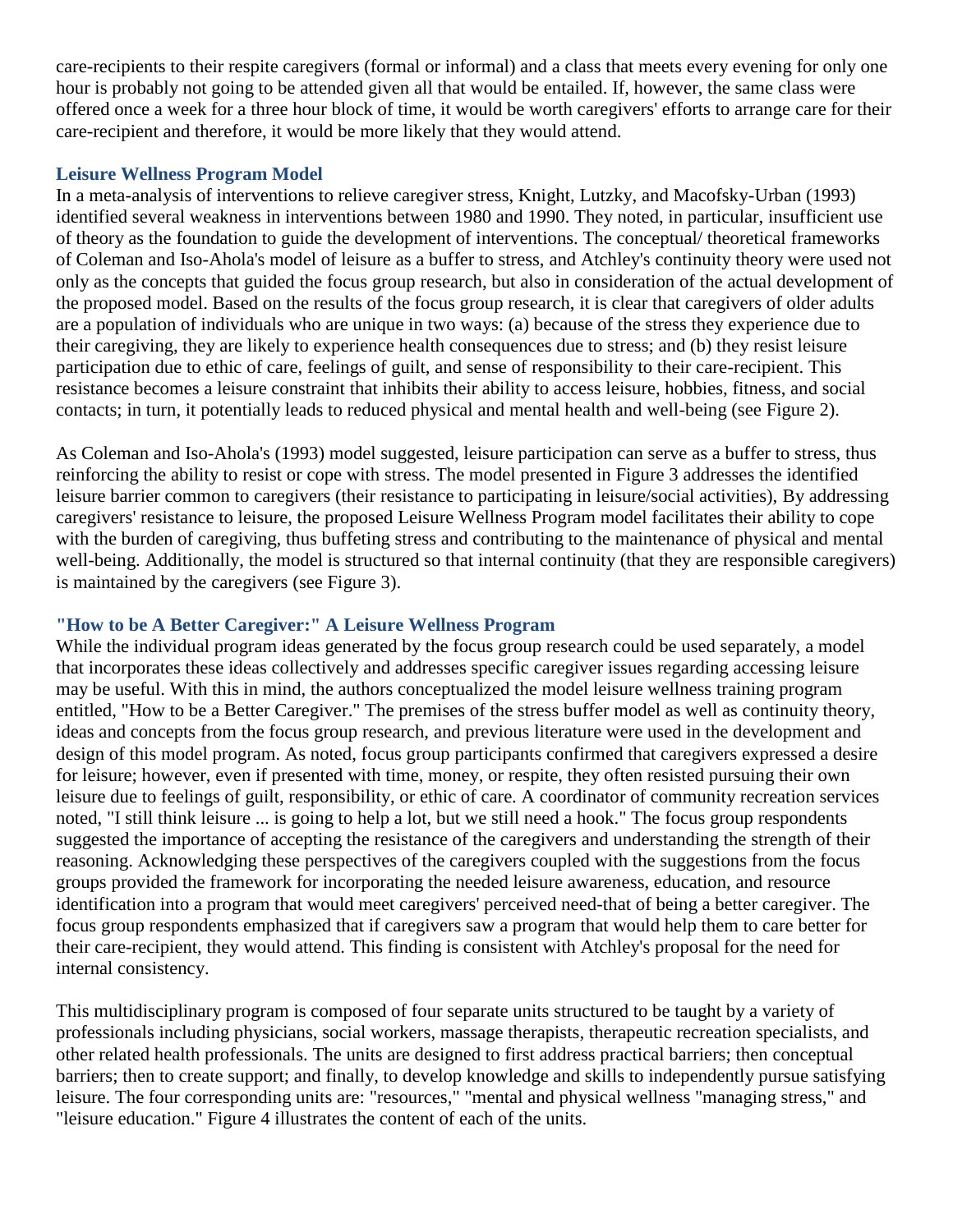*Resources.* The resources unit was designed to help the caregiver identify and access financial, legal, respite, and recreation resources. The results from the focus groups suggested that caregivers did not readily have access to this information and that they experienced anxiety about not knowing where they could find this type of support. Focus group participants stressed that although practical resources (i.e., financial, legal, respite) were essential to identify and access, recreation and leisure resources were particularly significant to caregivers' well-being and equally hard to identify and access.

A major focus of the resource category is getting the caregivers and the resources connected. Despite their desire for resources, caregivers often do not talk about the fact that they are caregivers and they are not willing to ask about where certain services are offered. Therefore, it is important that resource identification materials be placed where caregivers may encounter them in their usual routines. One suggestion from the focus groups was for community recreation programmers to place advertisements or public service announcements about caregiver issues on local radio and television stations. Knowledge of community agencies and services enables caregivers to access and utilize those services to facilitate their pursuit of leisure and recreation. For caregivers who have access to computers, there are many types of resources on the internet (e.g., Caregiver Network, Eldercare Information and Referral Service, Family Caregiver Alliance, National Caregiving Foundation). These organizations address issues ranging from finances, social services coordination, and medical information, and they provide opportunities for interaction among caregivers via chat rooms.

*Physical and Mental Wellness.* Researchers such as Irvin and Acton (1996) found that self-care is extremely valuable in preventing negative effects of chronic stress. It was evident from research that because of caregivers' investment in guilt (Brody, 1985), responsibility (Schulz, 1990), and ethic of care (Gilligan, 1982), they needed a "rationale" or justification to take care of themselves. The resources unit was designed to address caregivers' needs for identification and connection with practical resources. The second unit was designed to decrease caregivers' resistance to self-care by helping them understand the need for physical and mental wellness. The unit consists of five content areas designed to be taught by physicians, nurses, and other health care workers. If health consequences and how to avoid them are presented by "credible" staff (i.e., physicians, nurses, psychologists), caregivers might be more likely to accept and use the advice. A professional from an adult day care center stated, "I think that leisure professionals can work with social workers in the community and doctors in educating them [caregivers] about perceived benefits or benefits of utilizing their free time. It is not only for physical well-being but for mental well-being."

Specific content areas in the mental and physical wellness unit include: (a) time for self or time management, (b) social support, (c) coping with guilt, (d) patterns and habits, and (e) problem solving. Making time for one's self is a challenge for most people in society; however, caregivers have been identified as particularly poor in this area (Deimling, 1992; Moss, Lawton, Kleban, & Duhamel, 1993). To access opportunity for any facet of this wellness program, participants must be able to allot time for pursuing selected activities and resources. Time for self was often noted in self-report research as a loss due to caregiving responsibilities (Snyder & Keefe, 1985). Another specific time concern is allotting time to spend with friends and families. Learning how to manage one's time can give caregivers the foundation to develop appropriate strategies for organizing the many responsibilities associated with caring for others and themselves.

Social support was a critical factor for caregiver well-being that surfaced repeatedly in the focus group suggestions. Though it is significant in well-being, it is often absent from caregivers' lives. Johnson, Waldo, and Johnson (1993) identified that loneliness and a decrease in number of friends were two significant life events that contributed to stress and strain in older adults. Similarly, social relationships were particularly important for the psychological well-being of caregivers of older adults (Chiriboga, Weiler, & Neilsen, 1990; Uhlenberger, 1996). Therefore, it is essential that caregivers factor in time to maintain their social networks and continue to build new ones. This unit stresses to caregivers the importance of maintaining social support and contact with others, and strategies for attaining them. One suggestion from the focus groups was to have a place at an adult day care center or recreation center where caregivers could meet and socialize. Providing coffee, books, and a separate phone line would provide opportunities for informal support while still offering the security being able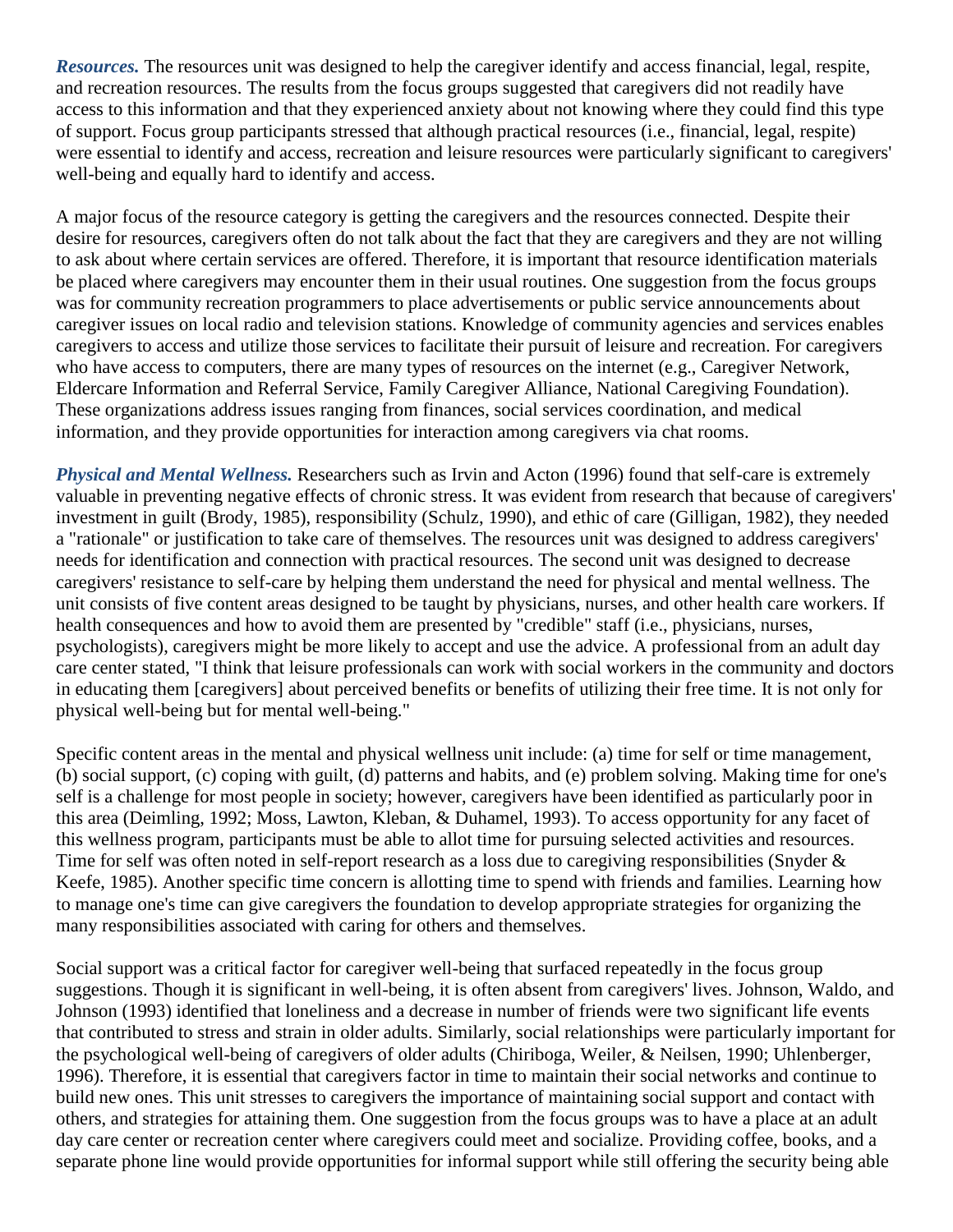to be contacted if necessary. This idea is similar to a project by Smythe and Harris (1993) whereby caregivers used telecommunications for accessing information and social support opportunities.

As Brody (1985) noted, guilt is a driving force behind the denial of one's own needs. Succumbing to guilt helps neither the caregiver, nor the care-recipient. Within each focus group there was at least one participant who either was currently or had in the past been a caregiver. These individuals spoke of the need to educate caregivers that "guilt is natural, but get over it!" and to encourage caregivers not to put their lives on hold while they were providing care to their recipient. This portion of this unit focuses on helping the caregiver to identify the self-defeating nature of guilt feelings and why they should not feel guilty in taking care of themselves. The final two sections in this unit focus on identifying unhealthy patterns/habits, and then applying practical problem-solving techniques to develop more healthy behaviors and choices. Familiar patterns and habits, although often not productive, can provide a sense of safety and security for individuals attempting to cope with stress. A social worker with older adults in day care stressed that we need to "make leisure a habit." Creative solutions exist for breaking old habits and developing new healthy patterns for caring and coping through problem-solving. For example, Hagan, Gallagher, and Simpson (1997) demonstrated that an educationalsupport program was able to increase problem-solving skills and the ability to cope with one's own stress.

*Managing Stress.* While the physical and mental wellness unit addresses the negative consequences of stress on well-being, the managing stress unit focuses on the practical identification and alleviation of stress specifically for the caregiver. This unit includes (a) stress identification and its consequences, (b) relaxation techniques, and (c) stress reduction techniques. Stress management and relaxation techniques that can be done independently in the home, such as imagery, meditation, tai chi, breathing exercises, muscle relaxation, and visualization as taught by trained professionals.

*Leisure Education.* The last unit includes content areas that address the importance of leisure in the caregiver's fife and then how to negotiate the obstacles that are presented to leisure attainment. Thompson, Futterman, Gallagher-Thompson, Rose, and Lovett (1993), the developers of the Social Life Restriction Scale, noted that social interaction for fun and recreation "appears to be the most important in diminishing the burden of caregiving" (p. S245). While leisure and recreation issues are evident in the first three units, this unit focuses specifically on identifying attitudes, values, and pragmatic constraints that pose as barriers to caregivers' pursuit and access of leisure. By this point in the program, the caregivers should know the importance of caring for self and how their own perceptions can prevent this pursuit. Several models exist for leisure education programs for caregivers of older adults (e.g., Hagan, Green, & Starling, 1997/98; Hughes & Keller, 1992; Keller & Hughes, 1991). None has been tested, however. Regardless, these and tested models for other populations (e.g., Dunn & Wilhite, 1997; Searle & Mahon, 1993) agree on several components. Therefore, the current model includes four specific content areas: (a) leisure awareness, (b) leisure values, (c) identification of leisure barriers/constraints, and (d) strategy development for overcoming barriers.

#### **Conclusions**

The purpose of this paper was to use the results from recent research to explore programming possibilities that can address the unique leisure needs of caregivers of older adults. The described Leisure Wellness Program was developed from a series of research studies beginning with in-depth interviews of caregivers of older adults regarding their leisure time. Subsequently, these results were presented to professionals in health care, aging, and recreation and leisure to identify practical ways to overcome the unique barriers to caregivers. Based on the results from the focus groups, the model Leisure Wellness Program was developed using Atchley's (1989) continuity theory and Coleman and Iso-Ahola's (1993) stress buffer model as the conceptual/ theoretical foundation. Atchley (1989) discussed continuity theory as the attempts by middle-aged and older adults to preserve both internal (i.e., ideas, temperament, and self-concept) and external (i.e., social environments, rolerelationships, and activities) continuity throughout the aging process. Individuals who are successful in these attempts are said to experience normal aging, which consists of (a) a lack of physical or mental disease. (b) adequate housing, (c) health care, (d) nutrition, (e) recreation, and (f) networks of social relationships. The program "How to Be a Better Caregiver" provides ways in which caregivers can maintain internal continuity by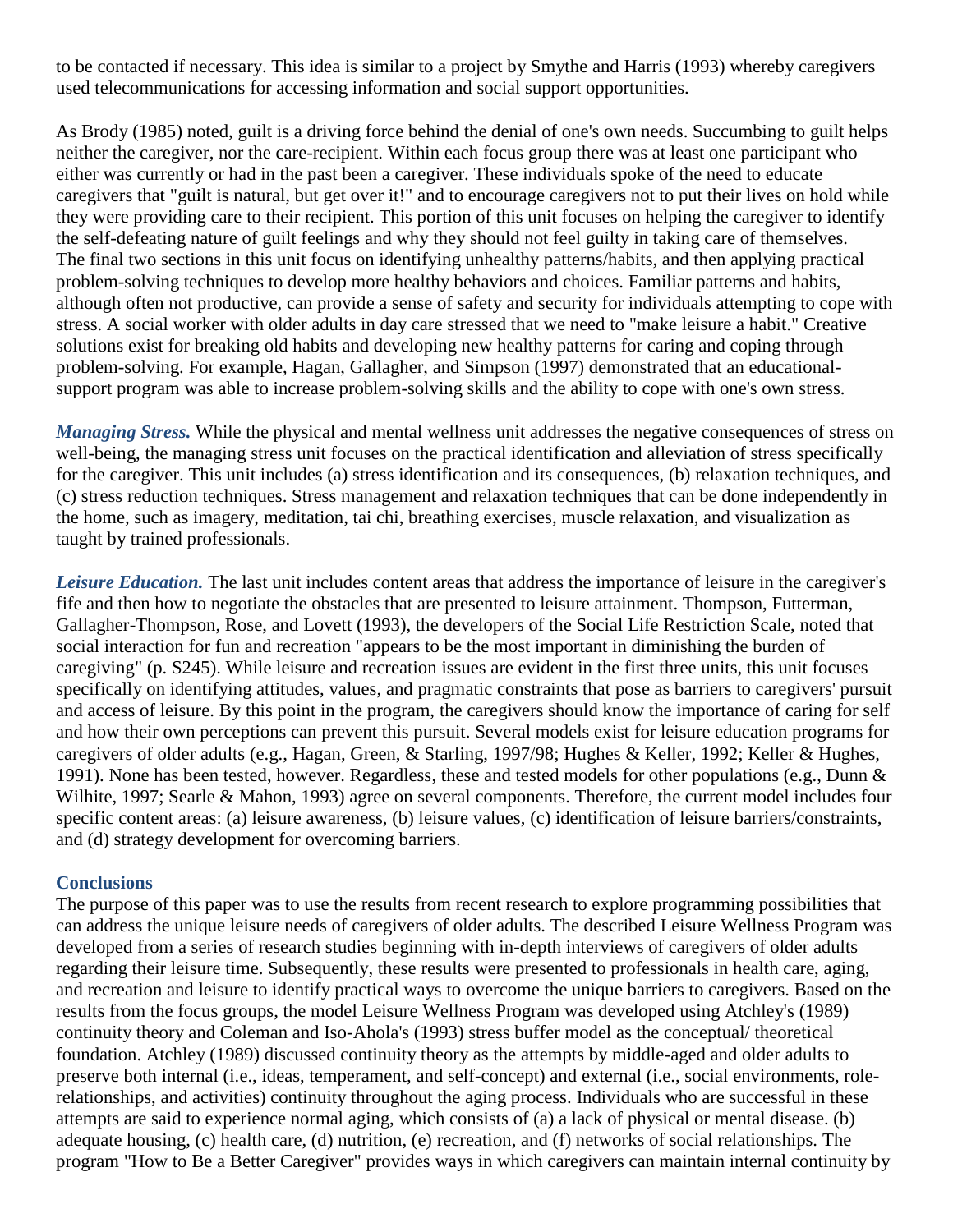affirming and valuing their sense of responsibility toward care-recipients, yet also empowering them to maintain external continuity by encouraging them to maintain their existing social support networks and leisure activities.

Coleman and Iso-Ahola (1993) identified leisure generated social support and leisure itself as providing a buffer to stress, thus contributing positively to physical and mental health. Given that caregivers experience an inordinate amount of stress as a result of providing care, it is pertinent to identify ways to mitigate this stress. The proposed model wellness program addresses both internal and external barriers that prevent or discourage caregivers from pursuing their leisure and recreation. Additionally, it potentially develops social support and self-determination as noted by Coleman and Iso-Ahola. Caregivers may then be empowered and enabled to pursue their leisure activities and social interactions which could provide a "buffer" to the stresses of caregiving. The result is improved quality of physical and mental health for the caregivers.

Although the proposed wellness model has not been tested to date, it has potential for meeting the unique needs of caregivers of older adults. Additionally, this program can provide support for or challenge to the idea of leisure as a buffer to stress. As Chwalisz and Kisler (1995) cautioned, few interventions for caregivers are based on conceptual foundations. Therefore, the authors recommend that this theoretically-based model be implemented, tested, and revised appropriately. Designing and testing models similar to the Leisure Wellness Program can provide insight into the various ways of addressing caregivers' unique leisure needs, as well as perhaps building upon existing theoretical frameworks.

# **References**

Atchley, R. C. (1989). A Continuity Theory of Normal Aging. The Gerontologist, 29, 183-190. Bedini, L. A., & Guinan, D. M. (1996a). "If I could just be selfish . . .": Caregivers' perceptions of their entitlement to leisure. Leisure Sciences, 18, 227-240.

Bedini, L. A., & Guinan, D. M. (1996b). The leisure of caregivers of older adults: Implications for CTRS's in non-traditional settings. Therapeutic Recreation Journal, 30, 274-288.

Brody, E. M. (1985). Parent care as a normative family stress. The Gerontologist, 25, 19-29.

Caltabiano, M. L. (1994). Measuring the similarity among leisure activities based on a perceived stressreduction benefit. Leisure Studies, 13, 17-31.

Cantor, M. H. (1983). Strain among caregivers: A study of experience in the United States. The Gerontologist, 23, 597-604.

Caregivers, Inc. (1997). Caregivers and the workforce ... [On-line] Available:

<http://www.caregivr.com/workforce.html> [1997, June 17].

Chenoweth, B., & Spencer, B. (1986). Dementia: The experience of family caregivers. The Gerontologist, 26, 267-272.

Chiriboga, D. A., Weiler, P. G., & Nielsen, K. (1990). The stress of caregivers. In D. E. Biegel, & A. Blum (Eds.), Aging and caregiving: Theory, research, and policy (pp. 123-138). Newbury Park, CA: Sage Publications, Inc.

Chwalisz, K., & Kisler, V. (1995). Perceived stress: A better measure of caregiver burden. Measurement and Evaluation in Counseling and Development, 28(2), 88-97.

Coleman, D., & Iso-Ahola, S. E. (1993). Leisure and health: The role of social support and self determination. Journal of Leisure Research, 25, 111-128.

Compton, D. M. (1994). Leisure and mental health: Context and issues. In D. M. Compton & S. E. Iso-Ahola (Eds.), Leisure and mental health (pp. 1-33). Park City, UT: Family Development Resources, Inc.

Deimling, G. T. (1991). Respite use and caregiver well-being in families caring for stable and declining AD patients. Journal of Gerontological Social Work, 18(1/2), 117-134.

Dunn, N. J., & Wilhite, B. (1997). The effects of a leisure education program on leisure participation and psychosocial well-being of two older women who are home-centered. Therapeutic Recreation Journal, 31, 53- 71.

Family Caregiver Alliance. (1995). Fact sheet: Selected caregiver statistics. San Francisco, CA: Renee Cronk.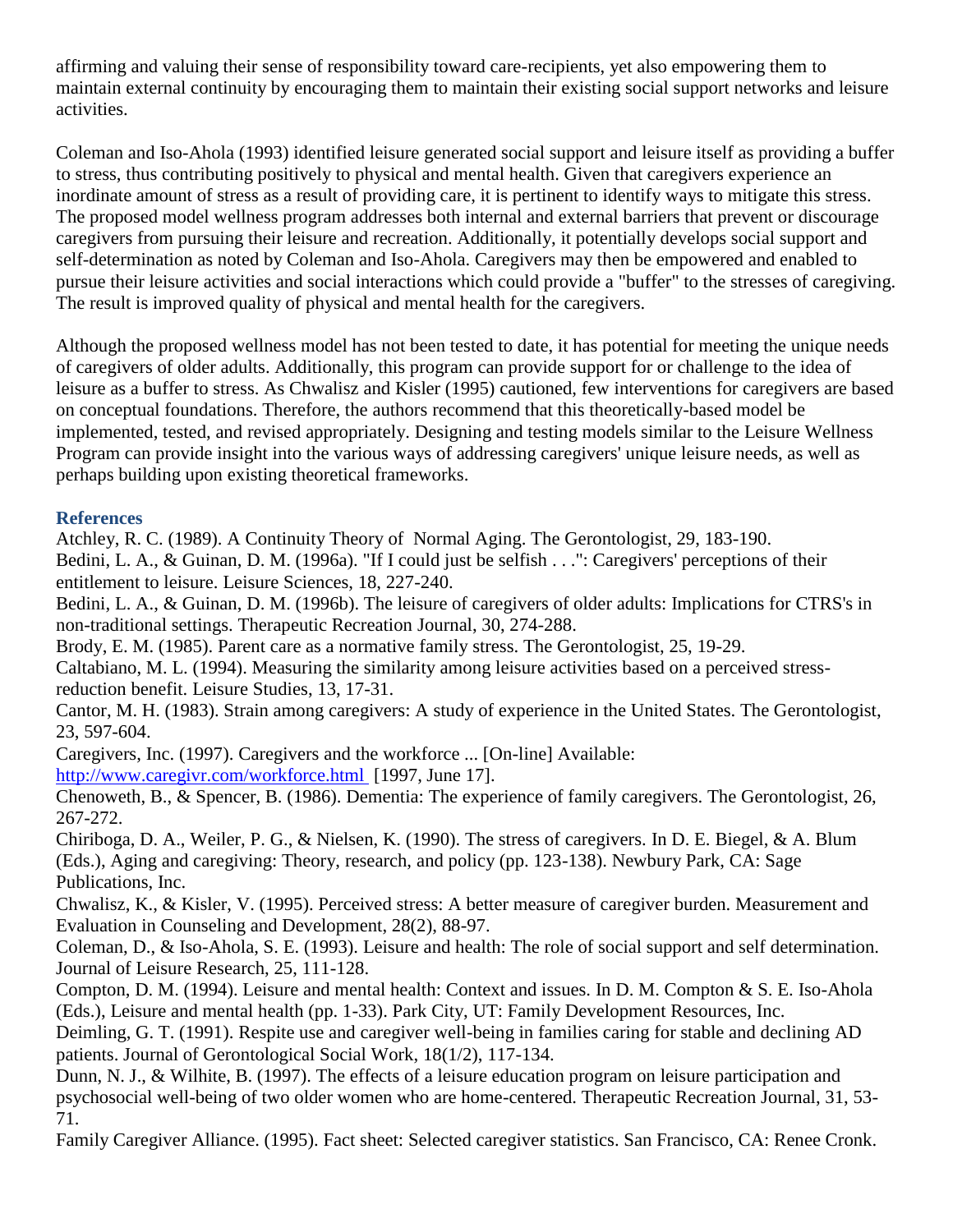Family Caregiver Alliance. (1996). Caregivers at risk. [On-line]. Available: [http://www.caregiver.](http://www.caregiver/) org/text/srrisk.htn-d [1997, April 161.

George, L. K., & Gwyther, L. P. (1986). Caregiver well-being: A multidimensional examination of family caregivers of demented adults. The Gerontologist, 26, 253-259.

Gilligan, C. (1982). In a different voice. Cambridge, MA: Harvard University Press.

Hagan, L. P., Gallagher, E. M., & Simpson, S. (1997). Family caregiver education and support programs: Using humanistic approaches to evaluate program effects. Educational Gerontology, 23, 129-141

Hagan, L. P., Green, F. P., & Starling, S. (1997/ 98). Addressing stress in caregivers of older adults through leisure education. Annual in Therapeutic Recreation, 7, 42-71.

Henderson, K. A., & Allen, K. (1991). The ethic of care: Leisure possibilities and constraints for women. Society and Leisure, 14, 97-113.

Henderson, K. A., Bialeschki, M. D., Shaw, S. M., & Freysinger, V. J. (1996). Both gains and gaps: Feminist perspectives on women's leisure. State College, PA: Venture.

Henderson, K. A., Stalnaker, D., & Taylor, G. (1988). The relationship between barriers to recreation and gender role personality traits for women. Journal of Leisure Research, 20, 69-80.

Hughes, S., & Keller, M. J. (1992). Leisure education: A coping strategy for family caregivers. Journal of Gerontological Social Work, 19, 115128.

Irvin, B. L., & Acton, G. J. (1996). Stress mediation in caregivers of cognitively impaired adults: Theoretical model testing. Nursing Research, 45(3), 160-166.

Johnson, J. E., Waldo, M., & Johnson, R. G. (1993). Stress and perceived health status in the rural elderly. Journal of Gerontological Nursing, 19(9), 24-29.

Kahana, E., Kahana, B., Johnson, J. R., Hammond, R. J., & Kercher, K. (1995). Developmental. challenges and family caregiving: Bridging concept,, and research. In E. Kahana, D. E. Biegel, & M. L Wykle (Eds.), Family caregiving across the life spat (pp. 3-41). Thousand Oaks, CA: Sage Publications Inc.

Keller, M. J., & Hughes, S. (1991). The role of leisure education with family caregivers of person. with Alzheimer's Disease and related disorders. Annual in Therapeutic Recreation, 2, 1-7.

Kelly, J. R., & Kelly, J. R., & Kelly, J. R. (1994). Multiple dimensions of meaning in the domains of work family, and leisure. Journal of Leisure Research, 26 250-274.

Knight, B. G., Lutzky, S. M., & Macofsky. Urban, F. (1993). A meta-analytic review of interventions for caregiver distress: Recommendation for future research. The Gerontologist, 33, 240-248.

Krueger, R. A. (1994). Focus groups: A practical guide for applied research (2nd ed.). Thousand Oaks: Sage Publishing.

Morgan, D. L., & March, S. J. (1992). The impact of life events on networks of personal relationships: A comparison of widowhood and caring for a spouse with Alzheimer's disease. Journal of Social and Personal Relationships, 9, 563-584.

Moss, M. S., Lawton, M. P., Kleban, M. H., & Duhamel, L. (1993). Time use of caregivers of impaired elders before and after institutionalization. Journal of Gerontology: Social Sciences, 48, S 102Sill.

Mundy, J. (1998). Leisure education: Theory and practice (2nd ed.). Champaign, IL: Sagamore Publishing. National Family Caregivers Association. (1997). National family caregivers association. [On-line]. Available: [http://www.ravens-nest.com/nfca/index-f.](http://www.ravens-nest.com/nfca/index-f) html [1997, April 16].

Peterson, K. S. (1997, March 18). More spend time caring for elders. USA Today [On-line]. Available: <http://www.usatoday.com/life/health/lhdl.htm> [1997, April 161.

Pilisuk, M., & Parks, S. H. (1988). Caregiving: Where families need help. Social Work, 33, 436440. Reese, D. R., Gross, A. M., Smalley, D. L., & Messer, S. C. (1994). Caregivers of Alzheimer's disease-and stroke-patients. The Gerontologist, 34, 534-540.

Rogers, N. B. (1997). Centrality of caregiving role and integration of leisure in everyday life: A naturalistic study of older wife caregivers. Therapeutic Recreation Journal, 31, 230-243.

Rosenthal, C. J., Sulman, J., & Marshall, V. W. (1993). Depressive symptoms in family caregivers of long-stay patients. The Gerontologist, 33, 249257.

Schulz, R. (1990). Theoretical perspectives on caregiving: Concepts, variables, and methods. In D. E. Biegel & A. Blum (Eds.), Aging and caregiving: Theory, research, and policy (pp. 27-52). Newbury Park, CA: Sage Publications, Inc.